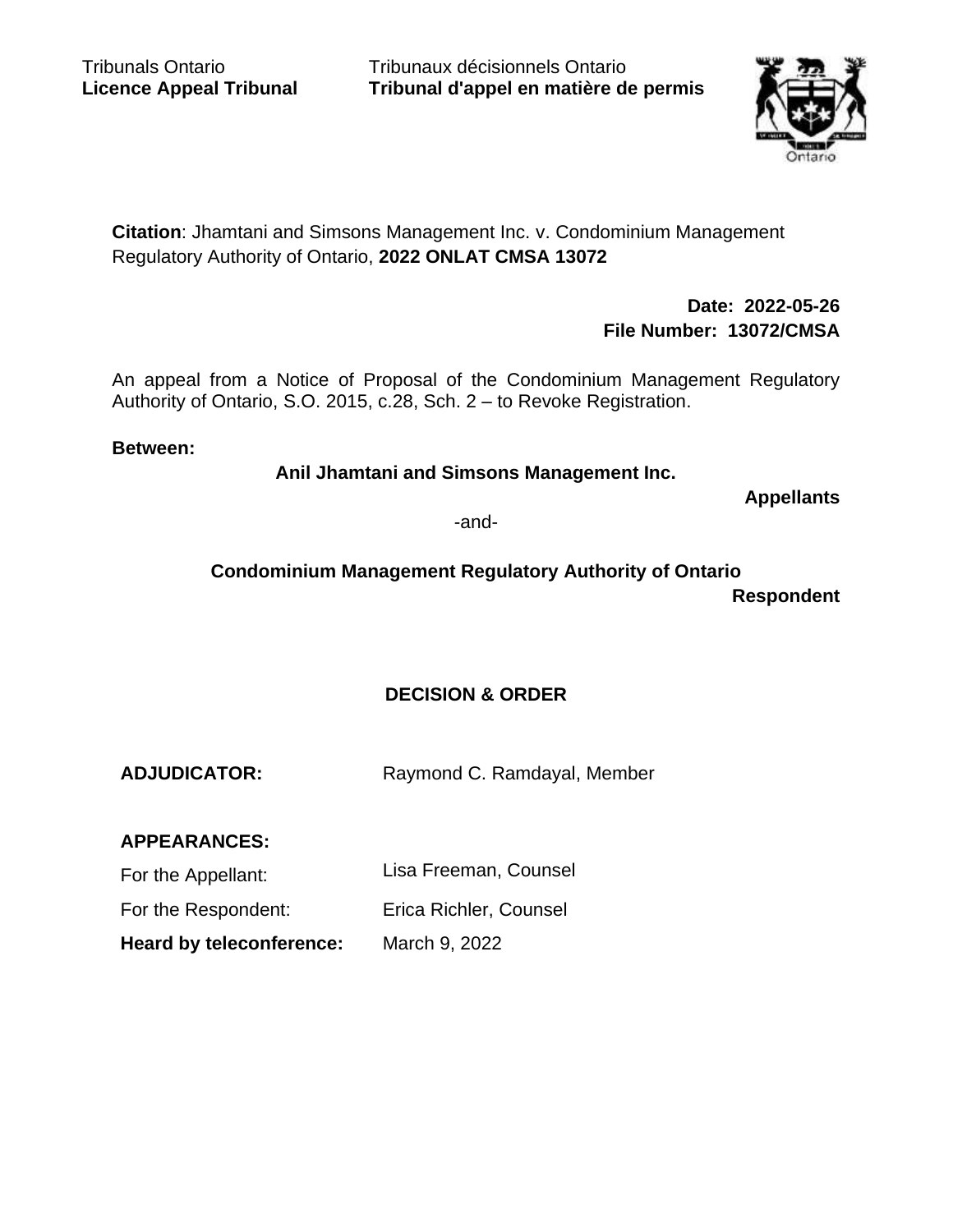# **Background**

- [1] The individual appellant, Anil Jhamtani, holds a condominium manager General Licence under the *Condominium Management Services Act*, 2015, S.O. 2015, c.28, Sch. 2 (the "Act"). The corporate appellant, Simsons Management Inc., holds a Condominium Management Provider Licence issued under the Act.
- [2] From on or about December 1, 2016 to on or about February 19, 2020, the appellants managed a condominium corporation, but their management service was terminated effective February 19, 2020. The condominium corporation later filed a complaint with the Registrar of the Condominium Management Regulatory Authority of Ontario ("CMRAO" or the "respondent") about the appellants' conduct.
- [3] By letter dated December 12, 2020, the respondent issued a notice of proposal to revoke the appellants' licences (NOP). The respondent is of the opinion that the appellants are not entitled to their licences because:
	- 1. The past or present conduct of the appellants affords reasonable grounds for belief that the appellants will not perform the activities of licensees in accordance with the law and with integrity and honesty, more particularly, the appellants caused a condominium corporation to transfer \$10,000 to the individual appellant without authorization; and/or
	- 2. The appellants are carrying on activities that are in contravention of the Act or the regulations, more particularly, section 35 of Ontario Regulation 123/17, and section 6 of Ontario Regulation 4/18.

#### **Issue**

- [4] The issue to be determined is whether the respondent has reasonable grounds for revoking the appellants' licences. In order to make this determination, I must consider the following:
	- 1. Whether the appellants' past or present conduct affords reasonable grounds for belief that they will not perform the activities of licensees in accordance with the law and with integrity and honesty; and
	- 2. Whether the appellants are carrying on activities that are in contravention of the Act or the regulations.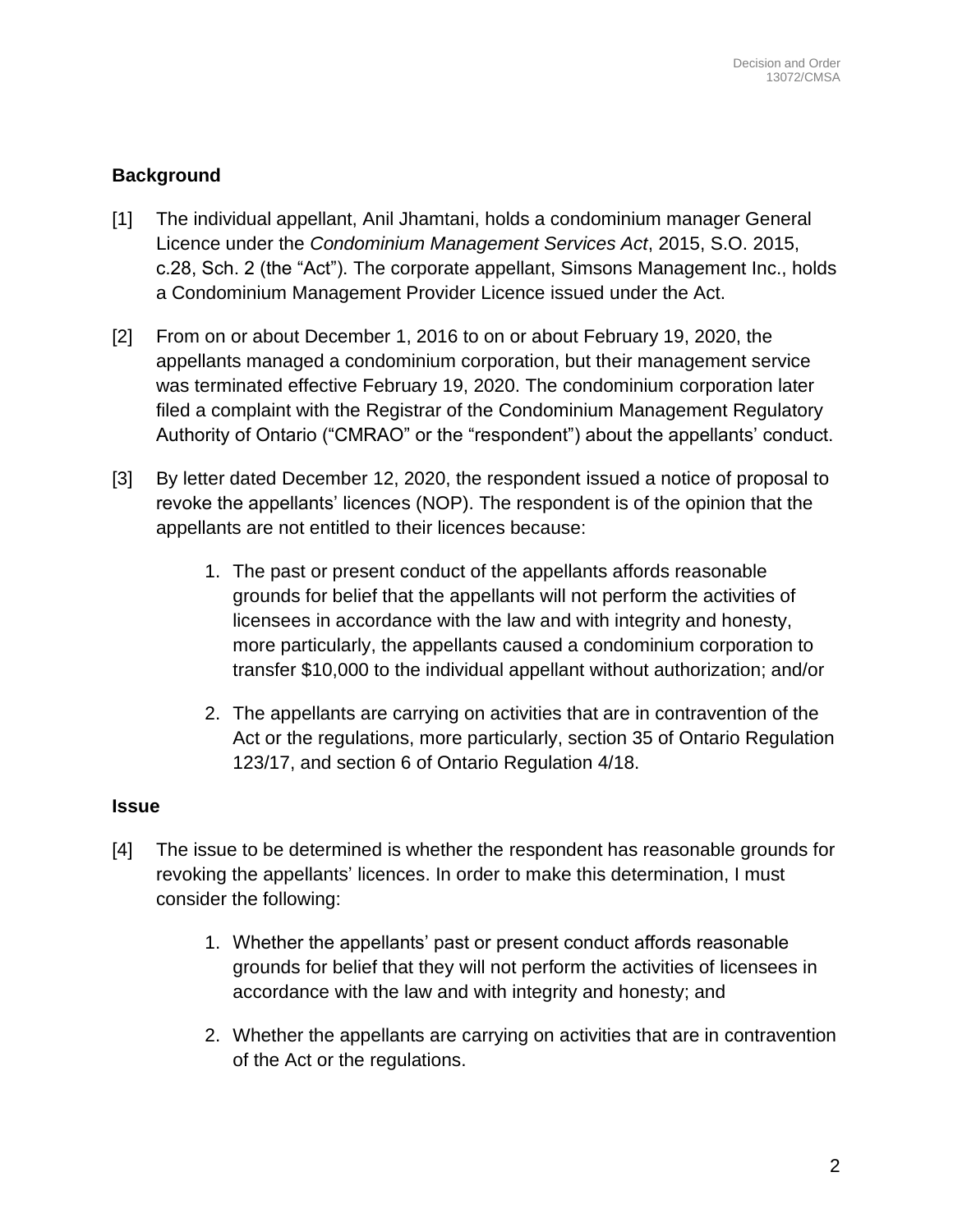## **Result**

[5] For the reasons set out below, I confirm the respondent's decision that the appellants should be disentitled to their licences.

## **Law**

- [6] The CMRAO regulates condominium managers and management firms in accordance with the principle of promoting the protection of the public interest. Part of their oversight function is to determine whether licensees continue to meet the requirements to be licenced. These requirements are set out in the Act and the General Regulation made under the Act (Ontario Regulation 123/17).
- [7] Section 37 (1) of the Act states:

An applicant that meets the prescribed requirements is entitled to a licence or a renewal of a licence by the registrar unless,

- (a) The applicant is not a corporation and,
	- (i) having regard to the applicant's financial position or the financial position of an interested person in respect of the applicant, the applicant cannot reasonably be expected to be financially responsible in engaging in the activities of a licensee,
	- (ii) the past or present conduct of the applicant or of an interested person in respect of the applicant affords reasonable grounds for belief that the applicant will not perform the activities of a licensee in accordance with law and with integrity and honesty,

or

- (iii) the applicant or an employee or agent of the applicant makes a false statement or provides a false statement in an application for a licence or for a renewal of a licence.
- (b) the applicant is a corporation and,
	- (i) having regard to its financial position or the financial position of an interested person in respect of the corporation, the applicant cannot reasonably be expected to be financially responsible in engaging in the activities of a licensee,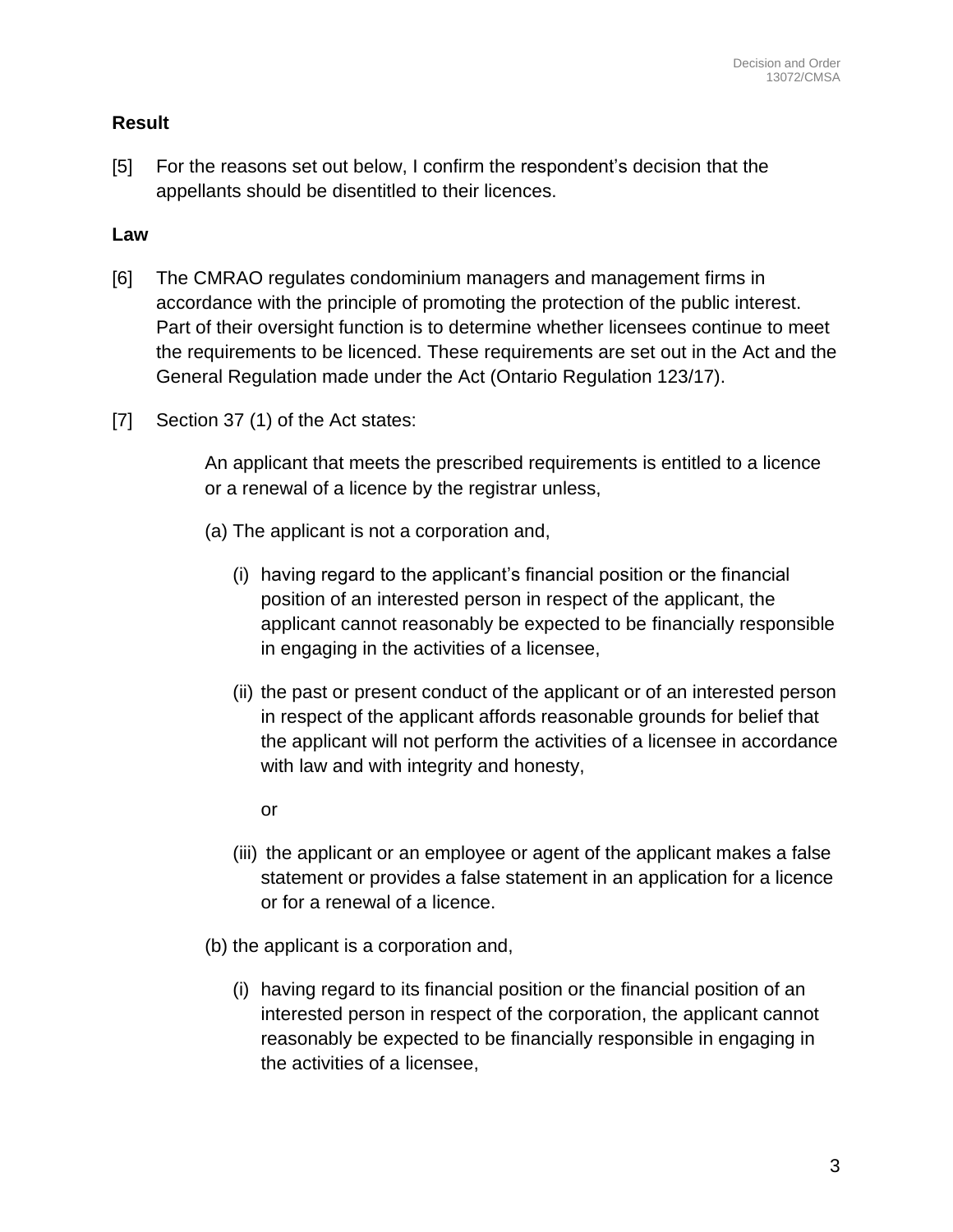- (ii) having regard to the financial position of its officers or directors or an interested person in respect of its officers or directors, the applicant cannot reasonably be expected to be financially responsible in engaging in the activities of a licensee,
- (iii) the past or present conduct of its officers or directors of or of an interested person in respect of its officers or directors or of an interested person in respect of the corporation affords reasonable grounds for belief that it will not perform the activities of a licensee in accordance with the law and with integrity and honesty,
	- or
- (iv)an officer or director of the corporation makes a false statement or provides a false statement in an application for a licence or for a renewal of a licence.
- (c) the applicant or an interested person in respect of the applicant is carrying on activities that are, or will be if the applicant is licensed, in contravention of this Act or the regulations, other than the code of ethics established under section 77.
- [8] Section 40 (1) of the Act states:

Subject to section 41, the registrar may refuse to licence an applicant or may suspend or revoke a licence or refuse to renew a licence if in his or her opinion, the applicant or licensee is not entitled to a licence under section 37.

- [9] Section 35 of Regulation 123/17 states that a licensee that is required to transfer documents and records to their client no later than 15 days after the termination of a condominium management services contract or, if the required document does not exist and the services contract requires the licensee to create it, then the licensee shall create it, copy it and transfer it to their client no later than 30 days after the services contract is terminated.
- [10] Section 6 of Regulation 4/18 states that a licensee who holds records on behalf of their client shall ensure that the records are maintained securely, accurately and with care and due regards to their client's obligations; to make those records available to the client for inspection as soon as reasonably possible; and to transfer as soon as reasonably possible to the client any records held by the licensee, upon the client's request.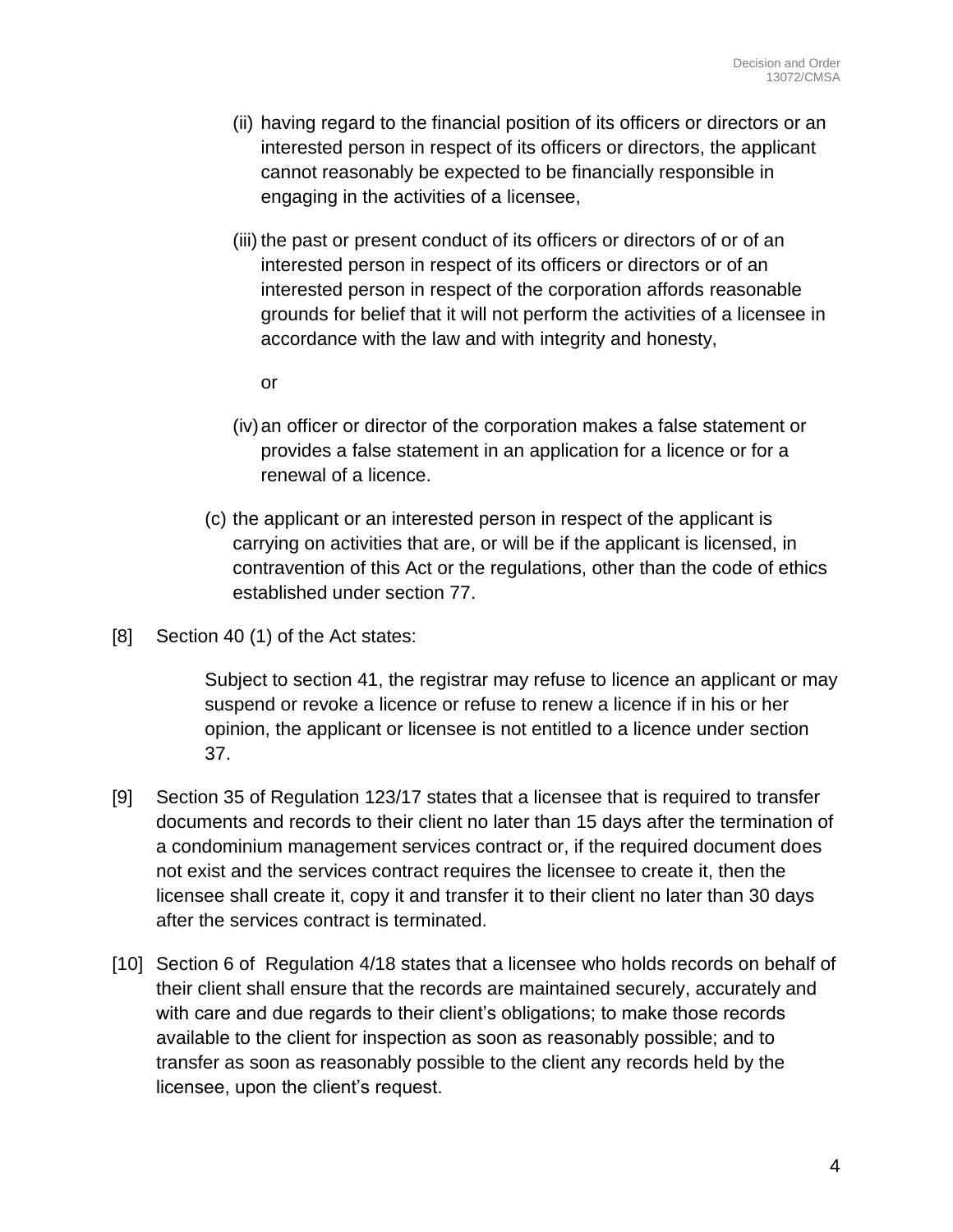[11] In *Ontario (Alcohol and Gaming Commission of Ontario) v. 751809 Ontario Inc*., 2013 ONCA 157, the Ontario Court of Appeal found that, as a standard of proof, "reasonable grounds for belief" is lower than "balance of probabilities." It requires more than mere suspicion and an objective basis for the belief which is based on compelling and credible information. The Court of Appeal also noted that, when looking at past conduct, the Registrar is entitled to look at conduct outside of the four corners of the licence, which includes both criminal and noncriminal conduct.

# **Evidence and Analysis**

- [12] The parties appeared at the hearing with an Agreed Statement of Fact (ASF), dated February 21, 2022 (Exhibit #1). The respondent provided evidence outlined in the ASF. I have relied heavily on this signed ASF as it provides an accurate account of the circumstances surrounding the case including the failure to return corporation records, the unauthorized transfer of \$10,000, the failure to manage common element fees, the failure to pay invoices, the failure to pay CAO fees, the failure to maintain complete and accurate financial records and maintenance record, the failure to cooperate with CMRAO inspection, and the failure to comply with undertaking provided to CMRAO.
- [13] Overall, I find that the ASF supports the NOP and the reasons that underly the proposal. Furthermore, I find that it provides clarity and confirms that the respondent issued the NOP having reasonable grounds for revoking the appellants' licences.

## **CMRAO Position**

- [14] Most of the respondent's testimony arose from the ASF. I find that there are several items contained in the ASF which cumulatively support the respondent's position on a balance of probabilities.
- [15] The agreed facts are that up until on or about October 6, 2021, Anil Jhamtani was the principal condominium manager of Simsons. They had provided condominium management services to TSCC 2084 from on or about December 1, 2016 to on or about February 19, 2020 when they were terminated by TSCC 2084's Board.
- [16] The Board delegated to the managers the responsibility to collect common element fees from unit owners, arrange for cleaning of the premises, arrange garbage pickup, conduct sprinkler tests, check gas meters, arrange for snow clearing in the winter, supervise vendors, receive invoices from vendors and arrange payment on behalf of the corporation, prepare financial statements for the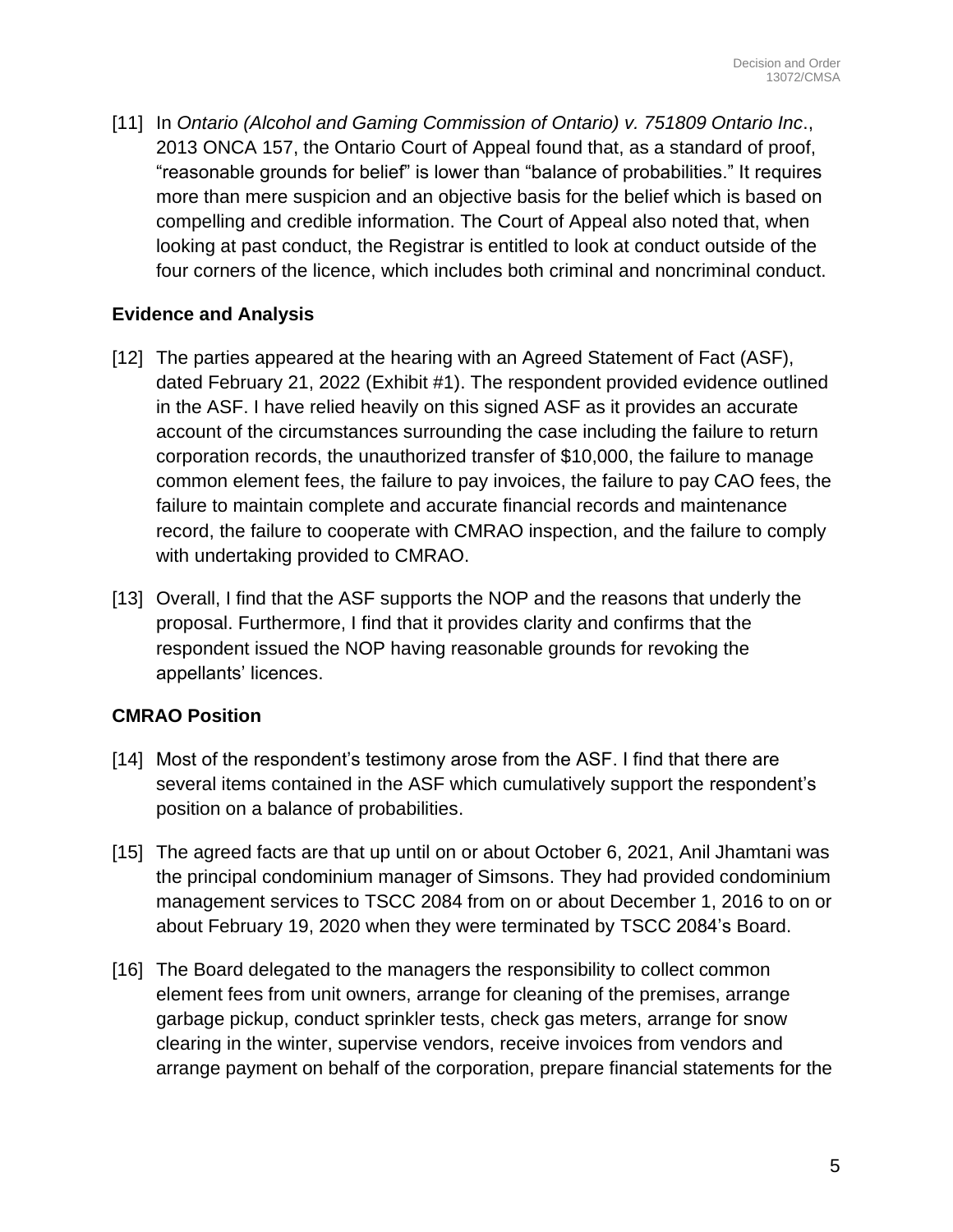Board, arrange an audit, schedule Board meetings, and organize an Annual General Meeting, among other things.

[17] From the ASF, the following item numbers confirm:

### Failure to Return Corporation Records

- 14.It is agreed that Mr. Jhamtani and Simsons did not return any records to the Board or Capitalink Property Management Ltd. (the new management company) until March 2021.
- 16. It is agreed that the failure to return records had a serious impact on the operation of TSCC 2084…
- 20. Mr. Jhamtani and Simsons did not provide any records of account balances, accounts receivable, post-dated cheques or pre-authorized payments, or a unit ledger statement at the time of turnover…

### Unauthorized Transfer of \$10,000

- 22. It is agreed that on or about January 2, 2020, Mr. Jhamtani made an online transfer in the amount of \$10,000 from TSCC 2084's bank account to himself. It is agreed that Mr. Jhamtani transferred this money to himself without the Board's authorization or knowledge.
- 24. It is agreed that this online transfer was not made to cover Mr. Jhamtani's or Simson's management fee…
- 25. It is Mr. Jhamtani's position that he transferred the \$10,000 to himself as reimbursement for amounts that Mr. Jhamtani or Simsons had paid to vendors on behalf of TSCC 2084.
- 30. The parties agree that Mr. Jhamtani and Simsons should not have paid vendors out of pocket for services that were not approved or authorized by the Board or for services that were not yet rendered.

#### Failure to Manage Common Element Fees

- 32. It is agreed that Mr. Jhamtani failed to provide any records relating to the collection of common element fees to the Board or to Capitalink at turnover…
- 33. Mr. Jhamtani states that he was unable to collect fees from certain unit owners in 2017, 2018, and 2019. It is agreed that Mr. Jhamtani failed to bring the issue to the attention of the Board.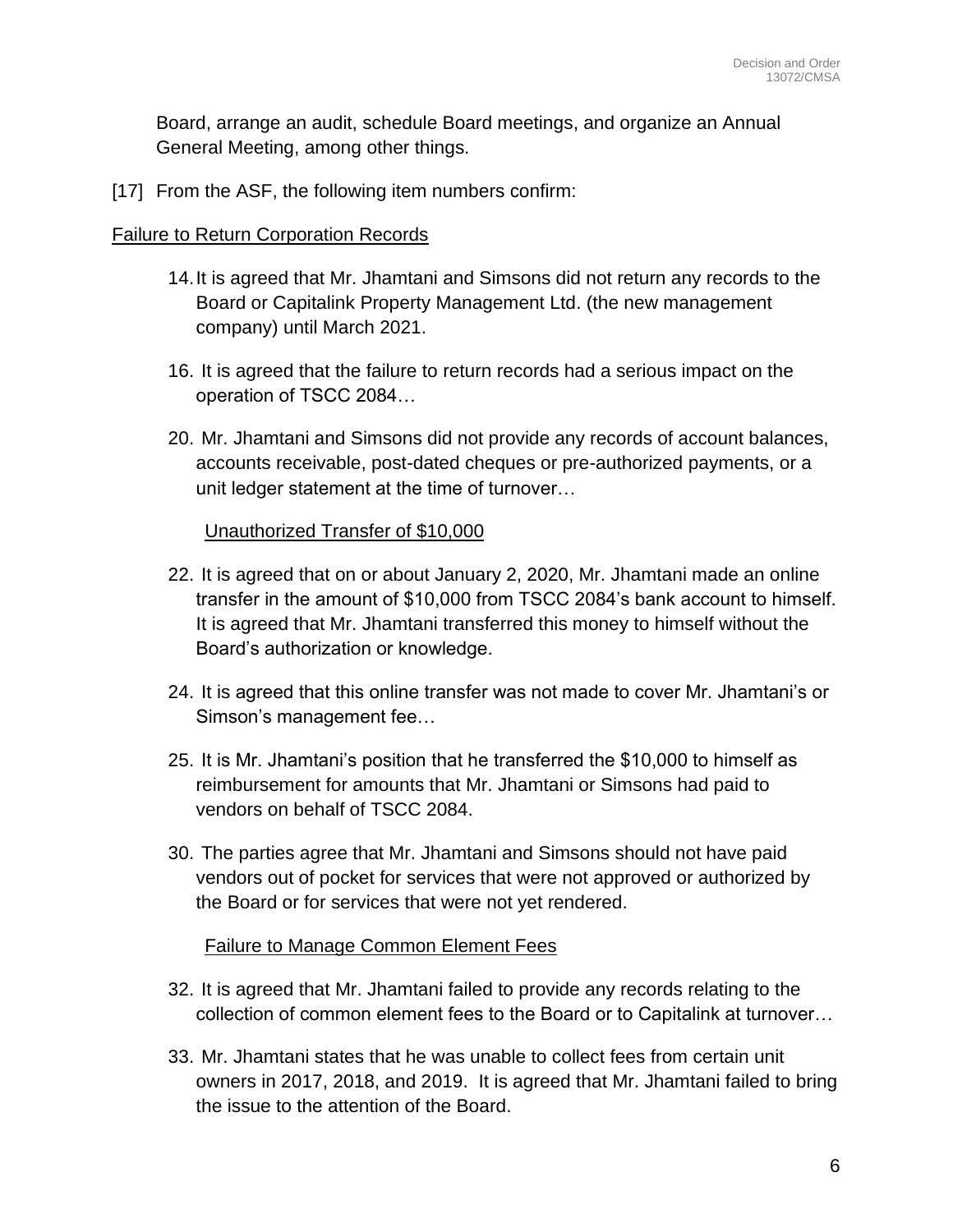## Failure to Pay Invoices

36. Upon taking over management of the corporation, Capitalink paid…outstanding invoices that had not been paid during the time TSCC 2084 was managed by Mr. Jhamtani and Simsons…

### Failure to Pay CAO Fees

39. Mr. Jhamtani acknowledges his failure to pay the CAO Assessment Fee in a timely manner.

# Failure to Maintain Complete and Accurate Financial Records and Maintenance Record

41.Mr. Jhamtani and Simsons agree that they did not comply with their obligations under section 6 (of Ontario Regulation 4/18). They did not return any of the corporation's records until over a year after their termination. The records that were returned were incomplete.

### Failure to Cooperate with CMRAO Inspection

- 47. Mr. Jhamtani agrees that he did not respond to the inspector.
- 49.Mr. Jhamtani travelled to India in 2020 for his mother's funeral and returned to Canada in July 2020. Mr. Jhamtani acknowledges that he did not make adequate arrangements to manage his clients or respond to CMRAO during his absence from the country.
- [18] Finally, the ASF states that the appellants failed to comply with an undertaking provided to CMRAO.

## **Appellants' Position**

- [19] It is the appellants' position that the respondent has not demonstrated that they will not carry on business in accordance with law. Mr. Jhamtani testified that he has been a condo manager since 2005 and has no history of discipline. Character witnesses provide a positive depiction of the appellant in support letters. While Mr. Jhamtani agrees to the questionable conduct laid out in the ASF, he wants the Tribunal to know that he had a lot going on in his personal life.
- [20] I accept the difficult circumstances Mr. Jhamtani has had to endure having lost his mother, wife and cousin in close succession. I have weighed this carefully into my finding as I recognize both parties are seeking different remedies. The appellants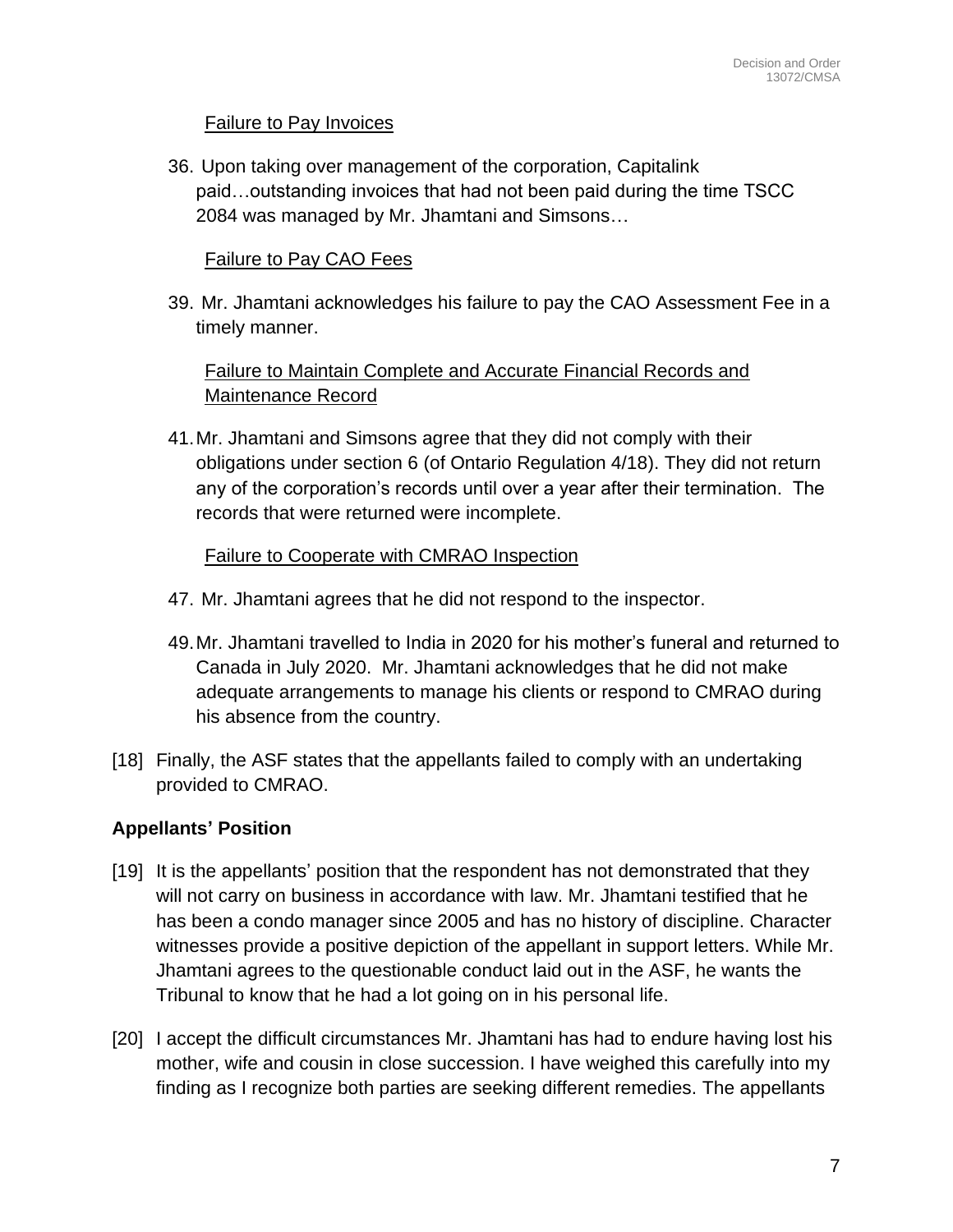seek a suspension of Simsons' licence while the respondent seeks revocation of the licence.

[21] I have taken into account that by applying conditions on Simsons, it would limit Mr. Jhamtani's involvement in the corporation. If the licence is revoked, then it would disallow Mr. Jhamtani's involvement.

#### Appellants' Witnesses

### Len Hundewsky

- [22] The appellants' witness is a retired contractor who owned his company for 35 years. He employed 6-8 employees at his busiest time. The company was shuttered when Mr. Hundewsky retired approximately 11 years ago.
- [23] The witness stated that he would return to do small jobs for his long-time customers a couple of days a week. However, he completely stopped taking jobs approximately 3 years ago.
- [24] Mr. Hundewsky initially met Mr. Jhamtani when he was servicing a large plaza. He then subsequently worked for the appellant on and off for approximately 12-15 years. He describes a positive working relationship. Although there were times when there would be bickering over the work, Mr. Hundewsky stated that Mr. Jhamtani was "a great guy to work for."
- [25] The witness served as a positive character witness for Mr. Jhamtani. Mr. Hundewsky stated that Mr. Jhamtani would always follow through on his word and he would be paid on time by cheque and sometimes by cash. Mr. Hundewsky stated that he would always provide Mr. Jhamtani with an invoice but no receipt.

## Anil Jhamtani

- [26] Mr. Jhamtani testified at the hearing. He provided a summary of his background and professional experience and explained the difficult time he has had to endure with the loss of his mother, wife and close cousin.
- [27] Mr. Jhamtani went on to describe some of the emergencies he would have to respond to as part of his role of condo manager. They include, but are not limited to, sewage back-ups, leaking roofs, floods and fires.
- [28] During his testimony, he acknowledged that his record keeping was deficient. He cited the loss of his loved ones as one of the reasons for not maintaining better records.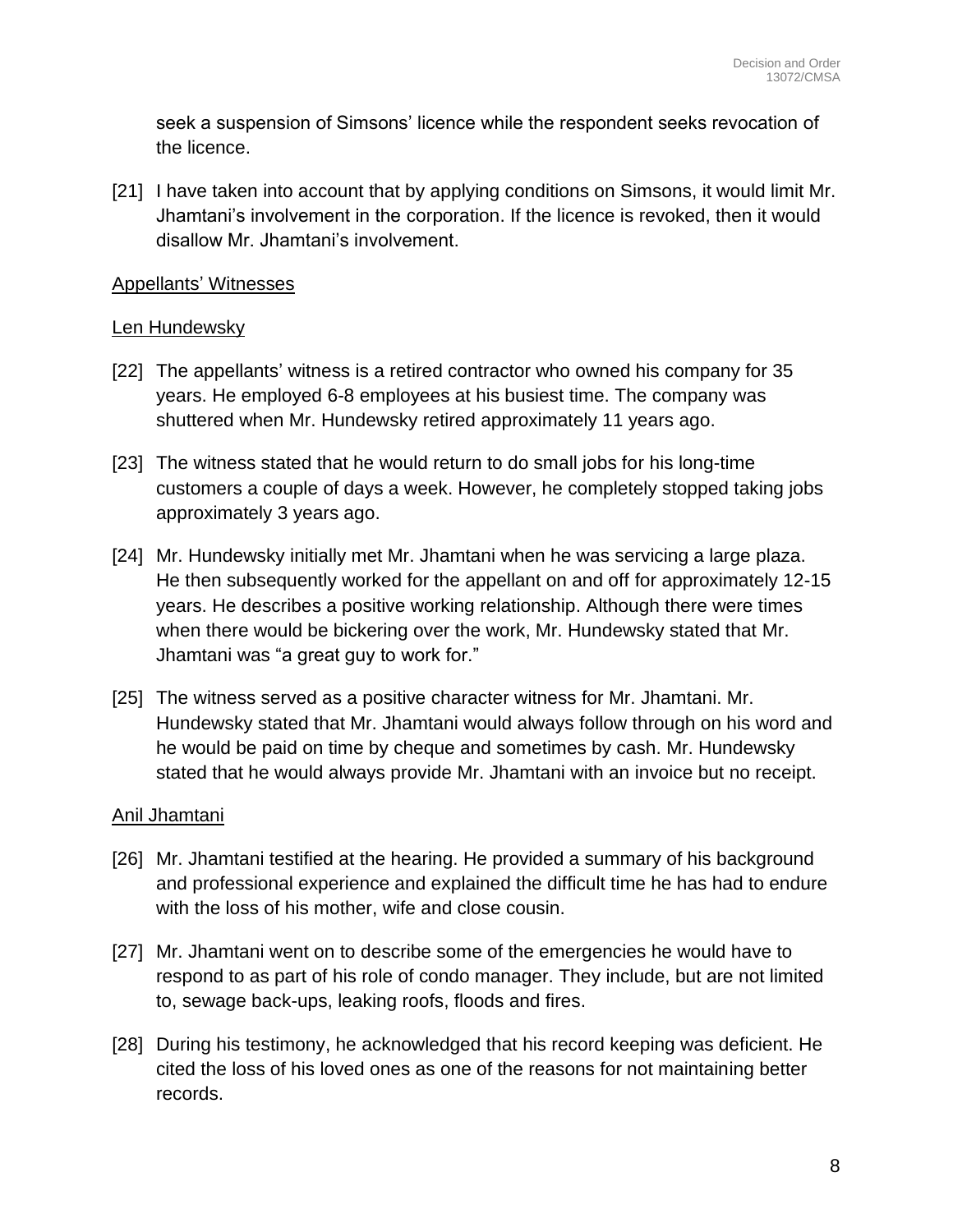#### Invoices

- [29] Invoices are listed on pgs. 13 and 14 of Exhibit #1. Mr. Jhamtani was asked why he did not pay certain invoices, he explained that he was terminated early in the year and simply stopped processing them. However, there are invoices which were not paid prior to his leaving. I find his lack of professionalism and accountability in this regard to be concerning. It would appear that Mr. Jhamtani was non-compliant with his duties as a manager and was unwilling to cooperate with numerous requests made by the respondent.
- [30] Nonetheless, during his testimony Mr. Jhamtani stated: "I take full responsibility. I don't want to blame anyone. I am the one who should have made some arrangements in providing the missing documents which were being requested by CMRAO. I was dealing with this personal loss."

### **Conclusion**

- [31] The onus is on the respondent to show that there are reasonable grounds to revoke the licence. This standard of proof is reasonable grounds for belief. The CMRAO is consumer protection legislation and there are clear regulatory requirements on becoming licenced. One of those is to act in accordance with law, integrity and honesty.
- [32] I find that the appellants did not act with honesty and integrity given the inappropriate financial record keeping and no clear accounting for the \$10,000 in question. The poor record keeping brings into question whether the money which the appellant transferred to himself was actually intended to pay back vendors. There was nothing during the hearing that clearly satisfied me that this was the intent.
- [33] I also find that the appellants were not always forthcoming with TSCC 2084's Board. In some instances, Mr. Jhamtani worked independently and made decisions that ought to have been brought to the Board's attention. Overall, there appears to be a lack of honesty and candor with the Board. As an example, I received testimony regarding one of the vendors (Pure White) where it was stated that the appellant paid \$6,000 as a "relief payment." It is not clear what this payment was intended to cover. There was also no invoice for this amount describing what a "relief payment" is.
- [34] I have taken into consideration that the appellants' actions had a serious impact on the condo corporation. Due to the poor record keeping, they do not have any idea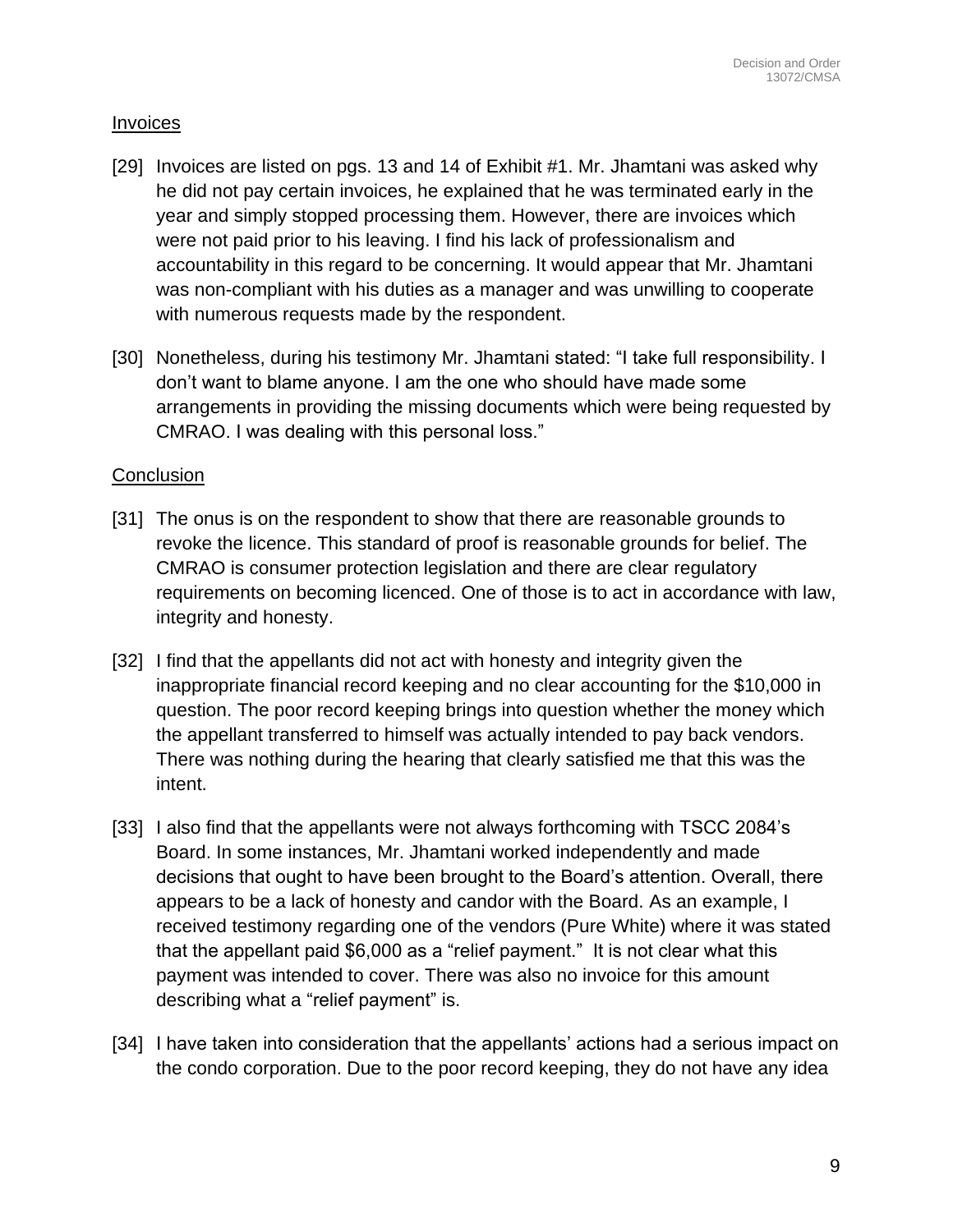of which unit owners paid monthly fees and who are in arrears. As a result, the corporation lost its lien rights under s. 85 of the *Condominium Act*, 1998.

- [35] I find that there is a disregard of professional obligations. I also find that the appellants' lack of cooperation with the inspection impeded the regulator's ability to act in the public interest. I have taken the difficult period that Mr. Jhamtani was going through as a mitigating factor, however, he did sign an undertaking with CMRAO and had ample time to at least place someone in charge in the interim to address any concerns from the Board and meet his obligations to the Board. It is in times of great personal stress that compliance with regulation is at its most important.
- [36] Mr. Jhamtani's inability to meet the conditions of the undertaking is akin to failing to agree to a condition of a licence. This does not support their position that a suspension and/or conditions on the licence is the most appropriate resolution.
- [37] Although the appellants have not been subject to discipline in the past, revocation is still appropriate in this case. This is due to the fact that there are multiple issues involved and numerous examples of non-compliance with CMRAO directives.
- [38] I did take in account that Mr. Jhamtani has signed up for courses to improve his knowledge and to demonstrate some recognition of his past poor decisions. While he is commended for doing this, the courses lack specificity and there was not sufficient evidence to clearly articulate the courses that would be taken and how they would prevent this situation from occurring again.
- [39] I also believe that the revocation would send a clear message to the appellants should he successfully reapply in the future, as well as other condo managers and corporations that this type of conduct is unacceptable.
- [40] I took into account the six (6) reference letters that were submitted to comment on Mr. Jhamtani's character. I also considered that Mr. Jhamtani is no longer principal manager for Simsons. He acknowledged his mistakes and expressed remorse.
- [41] In considering the totality of the evidence, there is no question that the appellants failed to meet their obligations to CMRAO and the Board they were serving.
- [42] I find that there are reasonable grounds to revoke the licence and the respondent has shown this by demonstrating that the appellants' past or present conduct affords grounds for belief that they will not perform the activities of licensees in accordance with the law and with integrity and honesty. There is a rationale